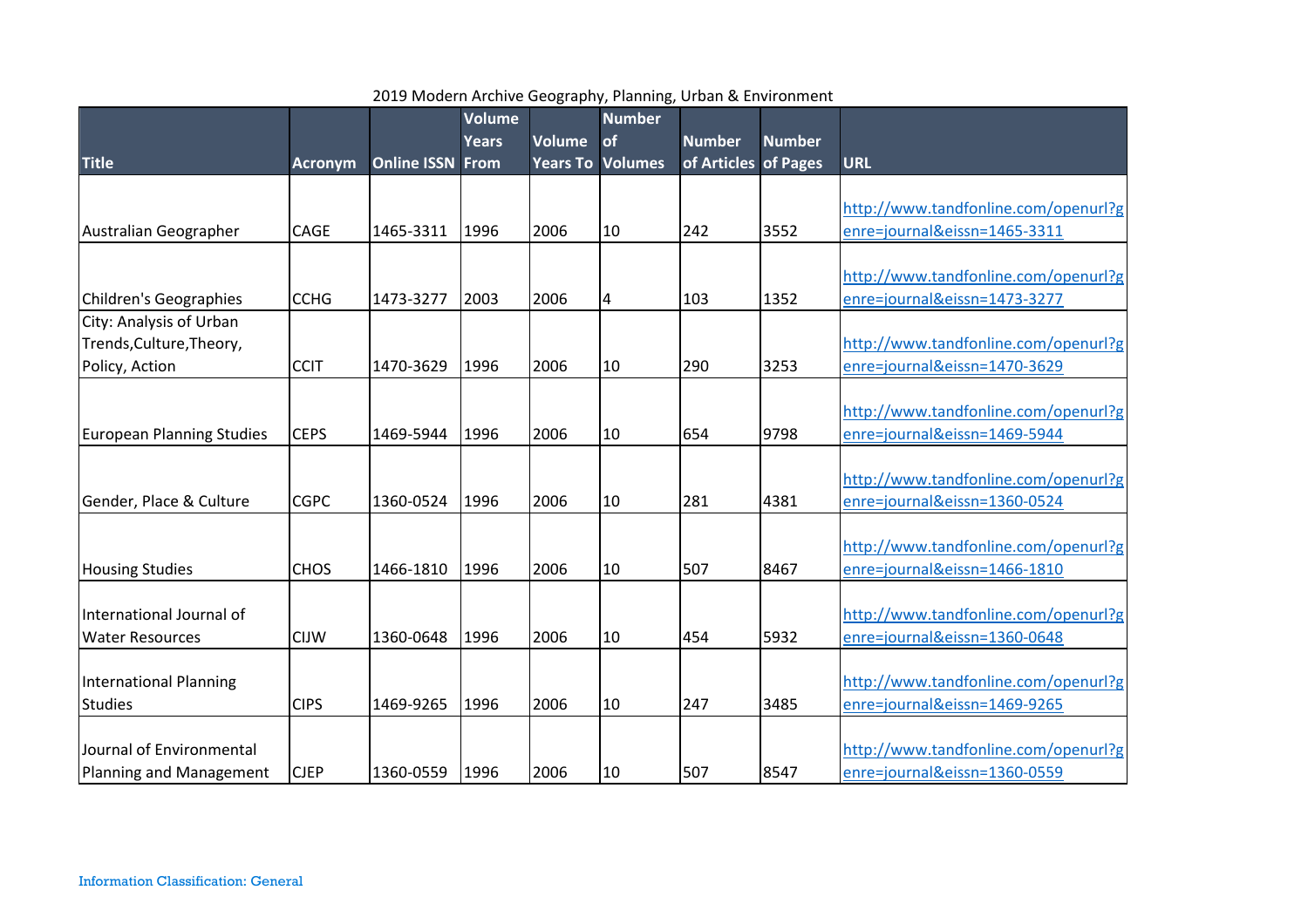| Journal of Geography in          |             |                |      |      |                |     |      | http://www.tandfonline.com/openurl?g |
|----------------------------------|-------------|----------------|------|------|----------------|-----|------|--------------------------------------|
| <b>Higher Education</b>          | <b>CJGH</b> | 1466-1845      | 1996 | 2006 | 10             | 388 | 4062 | enre=journal&eissn=1466-1845         |
|                                  |             |                |      |      |                |     |      |                                      |
| Journal of Environmental         |             |                |      |      |                |     |      | http://www.tandfonline.com/openurl?g |
| Policy & Planning                | <b>CJOE</b> | 1522-7200      | 1999 | 2006 | $8\phantom{.}$ | 171 | 2629 | enre=journal&eissn=1522-7200         |
|                                  |             |                |      |      |                |     |      |                                      |
|                                  |             |                |      |      |                |     |      | http://www.tandfonline.com/openurl?g |
| Journal of Urban Design          | <b>CJUD</b> | 1469-9664      | 1996 | 2006 | 10             | 190 | 3470 | enre=journal&eissn=1469-9664         |
|                                  |             |                |      |      |                |     |      | http://www.tandfonline.com/openurl?g |
| Journal of Urban Technology CJUT |             | 1466-1853      | 1996 | 2006 | 10             | 242 | 3599 | enre=journal&eissn=1466-1853         |
|                                  |             |                |      |      |                |     |      |                                      |
|                                  |             |                |      |      |                |     |      | http://www.tandfonline.com/openurl?g |
| Journal of Wine Research         | <b>CJWR</b> | 1469-9672      | 1996 | 2006 | 10             | 275 | 2172 | enre=journal&eissn=1469-9672         |
|                                  |             |                |      |      |                |     |      |                                      |
|                                  |             |                |      |      |                |     |      | http://www.tandfonline.com/openurl?g |
| Landscape Research               | <b>CLAR</b> | 1469-9710      | 1996 | 2006 | 10             | 269 | 3861 | enre=journal&eissn=1469-9710         |
|                                  |             |                |      |      |                |     |      |                                      |
|                                  |             |                |      |      |                |     |      | http://www.tandfonline.com/openurl?g |
| <b>Local Environment</b>         | <b>CLOE</b> | 1469-6711      | 1996 | 2006 | 10             | 398 | 5012 | enre=journal&eissn=1469-6711         |
| <b>Planning Practice and</b>     |             |                |      |      |                |     |      | http://www.tandfonline.com/openurl?g |
| Research                         | <b>CPPR</b> | 1360-0583      | 1996 | 2006 | 10             | 342 | 4195 | enre=journal&eissn=1360-0583         |
|                                  |             |                |      |      |                |     |      |                                      |
|                                  |             |                |      |      |                |     |      | http://www.tandfonline.com/openurl?g |
| <b>Regional Studies</b>          | <b>CRES</b> | 1360-0591      | 1996 | 2006 | 10             | 913 | 9872 | enre=journal&eissn=1360-0591         |
|                                  |             |                |      |      |                |     |      |                                      |
|                                  |             |                |      |      |                |     |      | http://www.tandfonline.com/openurl?g |
| Space and Polity                 | <b>CSPP</b> | 1470-1235      | 1996 | 2006 | 10             | 162 | 2686 | enre=journal&eissn=1470-1235         |
|                                  |             |                |      |      |                |     |      |                                      |
|                                  |             |                |      |      |                |     |      | http://www.tandfonline.com/openurl?g |
| <b>Urban Policy and Research</b> | <b>CUPR</b> | 1476-7244 1996 |      | 2006 | 10             | 379 | 4454 | enre=journal&eissn=1476-7244         |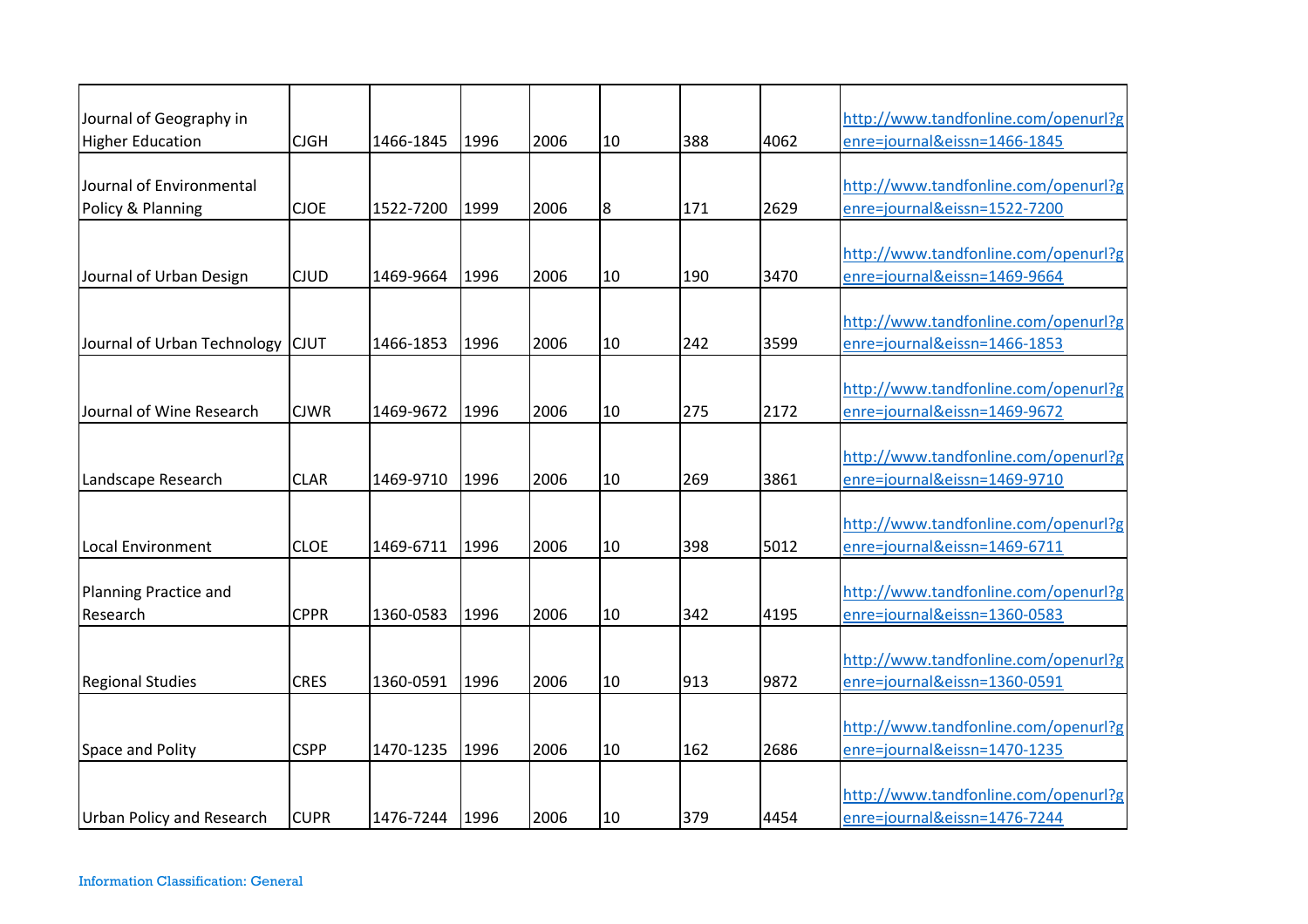| International Journal of                                    |             |           |      |      |                |     |      | http://www.tandfonline.com/openurl?g                                 |
|-------------------------------------------------------------|-------------|-----------|------|------|----------------|-----|------|----------------------------------------------------------------------|
| <b>Environmental Studies</b>                                | <b>GENV</b> | 1029-0400 | 1996 | 2006 | 10             | 617 | 7506 | enre=journal&eissn=1029-0400                                         |
| <b>Mathematical Population</b><br><b>Studies</b>            | <b>GMPS</b> | 1547-724X | 1996 | 2006 | 10             | 128 | 2184 | http://www.tandfonline.com/openurl?g<br>enre=journal&eissn=1547-724X |
| Transportation Planning &<br>Technology                     | <b>GTPT</b> | 1029-0354 | 1996 | 2006 | 10             | 197 | 3956 | http://www.tandfonline.com/openurl?g<br>enre=journal&eissn=1029-0354 |
| Annals of the Association of<br><b>American Geographers</b> | <b>RAAG</b> | 2469-4460 | 1996 | 2006 | 10             | 661 | 8644 | http://www.tandfonline.com/openurl?g<br>enre=journal&eissn=2469-4460 |
| Journal of Architectural<br>Conservation                    | <b>RACO</b> | 2326-6384 | 1996 | 2006 | 10             | 262 | 2902 | http://www.tandfonline.com/openurl?g<br>enre=journal&eissn=2326-6384 |
| African Geographical Review RAFG                            |             | 2163-2642 | 1996 | 2006 | 10             | 84  | 838  | http://www.tandfonline.com/openurl?g<br>enre=journal&eissn=2163-2642 |
| Asian Geographer                                            | <b>RAGE</b> | 2158-1762 | 1996 | 2006 | 10             | 120 | 1675 | http://www.tandfonline.com/openurl?g<br>enre=journal&eissn=2158-1762 |
| <b>Australian Planner</b>                                   | <b>RAPL</b> | 2150-6841 | 1996 | 2006 | 10             | 616 | 2252 | http://www.tandfonline.com/openurl?g<br>enre=journal&eissn=2150-6841 |
| <b>Asian Population Studies</b>                             | <b>RAPS</b> | 1744-1749 | 2005 | 2006 | $\overline{2}$ | 37  | 618  | http://www.tandfonline.com/openurl?g<br>enre=journal&eissn=1744-1749 |
| <b>Architectural Theory Review</b>                          | RATR        | 1755-0475 | 1996 | 2006 | 10             | 252 | 2656 | http://www.tandfonline.com/openurl?g<br>enre=journal&eissn=1755-0475 |
| <b>Building Research &amp;</b><br>Information               | <b>RBRI</b> | 1466-4321 | 1996 | 2006 | 10             | 548 | 4713 | http://www.tandfonline.com/openurl?g<br>enre=journal&eissn=1466-4321 |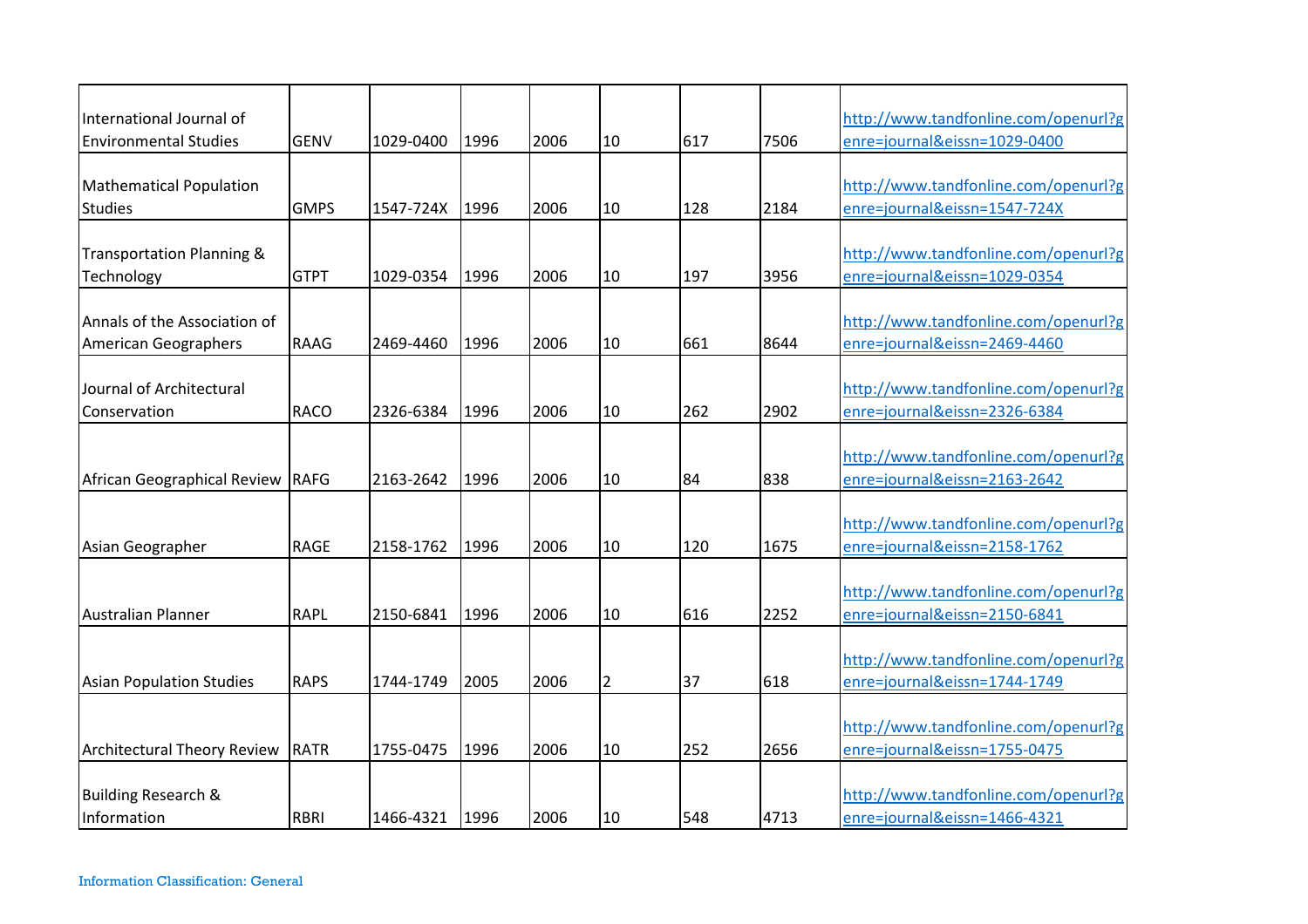|                                |             |                  |      |      |    |     |      | http://www.tandfonline.com/openurl?g |
|--------------------------------|-------------|------------------|------|------|----|-----|------|--------------------------------------|
| <b>Community Development</b>   | <b>RCOD</b> | 9999-5330        | 1996 | 2006 | 10 | 241 | 3252 | enre=journal&eissn=9999-5330         |
|                                |             |                  |      |      |    |     |      |                                      |
| Geografisk Tidsskrift-Danish   |             |                  |      |      |    |     |      | http://www.tandfonline.com/openurl?g |
| Journal of Geography           | <b>RDGS</b> | 1903-2417        | 1996 | 2006 | 10 | 177 | 1662 | enre=journal&eissn=1903-2417         |
|                                |             |                  |      |      |    |     |      |                                      |
|                                |             |                  |      |      |    |     |      | http://www.tandfonline.com/openurl?g |
| disP - The Planning Review     | <b>RDSP</b> | <b>SUPP-3625</b> | 1996 | 2006 | 10 | 342 | 2389 | enre=journal&eissn=SUPP-3625         |
|                                |             |                  |      |      |    |     |      |                                      |
|                                |             |                  |      |      |    |     |      | http://www.tandfonline.com/openurl?g |
| <b>Economic Geography</b>      | <b>RECG</b> | 1944-8287        | 1996 | 2006 | 10 | 282 | 4690 | enre=journal&eissn=1944-8287         |
|                                |             |                  |      |      |    |     |      |                                      |
| <b>Eurasian Geography and</b>  |             |                  |      |      |    |     |      | http://www.tandfonline.com/openurl?g |
| Economics                      | <b>REGE</b> | 1938-2863        | 1996 | 2006 | 10 | 353 | 6349 | enre=journal&eissn=1938-2863         |
|                                |             |                  |      |      |    |     |      |                                      |
| International Journal of       |             |                  |      |      |    |     |      | http://www.tandfonline.com/openurl?g |
| <b>Housing Policy</b>          | <b>REUJ</b> | 1473-3269        | 2001 | 2006 | 6  | 115 | 2160 | enre=journal&eissn=1473-3269         |
|                                |             |                  |      |      |    |     |      |                                      |
| Fabrications: The Journal of   |             |                  |      |      |    |     |      |                                      |
| the Society of Architectural   |             |                  |      |      |    |     |      |                                      |
| Historians, Australia and      |             |                  |      |      |    |     |      | http://www.tandfonline.com/openurl?g |
| New Zealand                    | <b>RFAB</b> | SUPP-1867        | 1996 | 2006 | 10 | 131 | 1496 | enre=journal&eissn=SUPP-1867         |
| International Research in      |             |                  |      |      |    |     |      |                                      |
| Geographical and               |             |                  |      |      |    |     |      | http://www.tandfonline.com/openurl?g |
| <b>Environmental Education</b> | <b>RGEE</b> | 1747-7611        | 1996 | 2006 | 10 | 430 | 3584 | enre=journal&eissn=1747-7611         |
|                                |             |                  |      |      |    |     |      |                                      |
|                                |             |                  |      |      |    |     |      | http://www.tandfonline.com/openurl?g |
| The Geography Teacher          | <b>RGET</b> | 1752-6884        | 2004 | 2006 | 3  | 81  | 179  | enre=journal&eissn=1752-6884         |
|                                |             |                  |      |      |    |     |      |                                      |
|                                |             |                  |      |      |    |     |      | http://www.tandfonline.com/openurl?g |
| <b>Housing and Society</b>     | <b>RHAS</b> | 2376-0923        | 1996 | 2006 | 10 | 158 | 1848 | enre=journal&eissn=2376-0923         |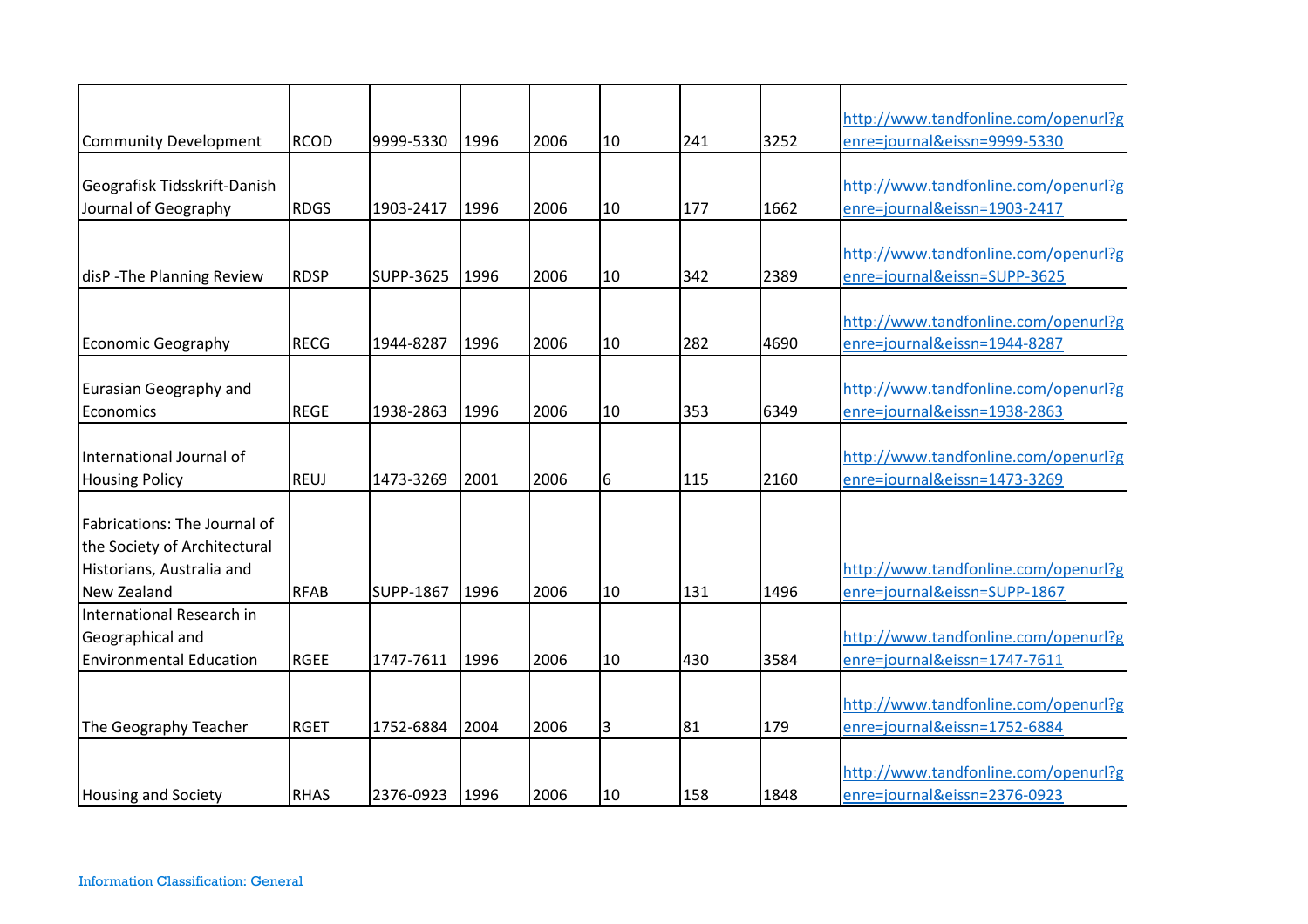|                                                        |             |           |      |      |              |     |      | http://www.tandfonline.com/openurl?g                                 |
|--------------------------------------------------------|-------------|-----------|------|------|--------------|-----|------|----------------------------------------------------------------------|
| <b>Housing Policy Debate</b>                           | <b>RHPD</b> | 9999-1482 | 1996 | 2006 | 10           | 348 | 8091 | enre=journal&eissn=9999-1482                                         |
| Journal of Architectural<br>Education                  | <b>RJAE</b> | 1531-314X | 1996 | 2006 | 10           | 474 | 5492 | http://www.tandfonline.com/openurl?g<br>enre=journal&eissn=1531-314X |
| The Journal of Architecture                            | <b>RJAR</b> | 1466-4410 | 1996 | 2006 | 10           | 328 | 4484 | http://www.tandfonline.com/openurl?g<br>enre=journal&eissn=1466-4410 |
| Journal of Borderlands<br><b>Studies</b>               | <b>RJBS</b> | 2159-1229 | 1996 | 2006 | 10           | 169 | 2449 | http://www.tandfonline.com/openurl?g<br>enre=journal&eissn=2159-1229 |
| Journal of Cultural<br>Geography                       | <b>RJCG</b> | 9999-1234 | 1996 | 2006 | 10           | 118 | 2034 | http://www.tandfonline.com/openurl?g<br>enre=journal&eissn=9999-1234 |
| Journal of Landscape<br>Architecture                   | <b>RJLA</b> | SUPP-6033 | 2006 | 2006 | $\mathbf{1}$ | 16  | 125  | http://www.tandfonline.com/openurl?g<br>enre=journal&eissn=SUPP-6033 |
| Journal of Geography and<br>The Geography Teacher      | <b>RJOG</b> | 1752-6868 | 1996 | 2006 | 10           | 513 | 2954 | http://www.tandfonline.com/openurl?g<br>enre=journal&eissn=1752-6868 |
| Journal of the American<br><b>Planning Association</b> | <b>RJPA</b> | 1939-0130 | 1996 | 2006 | 10           | 510 | 4966 | http://www.tandfonline.com/openurl?g<br>enre=journal&eissn=1939-0130 |
| Journal of Property Research RJPR                      |             | 1466-4453 | 1996 | 2006 | 10           | 213 | 3550 | http://www.tandfonline.com/openurl?g<br>enre=journal&eissn=1466-4453 |
| International Journal of<br><b>Urban Sciences</b>      | <b>RJUS</b> | 1226-SUPP | 1998 | 2006 | 9            | 201 | 1751 | http://www.tandfonline.com/openurl?g<br>enre=journal&eissn=1226-SUPP |
| Landscape History                                      | <b>RLSH</b> | 2160-2506 | 1996 | 2006 | 10           | 97  | 1297 | http://www.tandfonline.com/openurl?g<br>enre=journal&eissn=2160-2506 |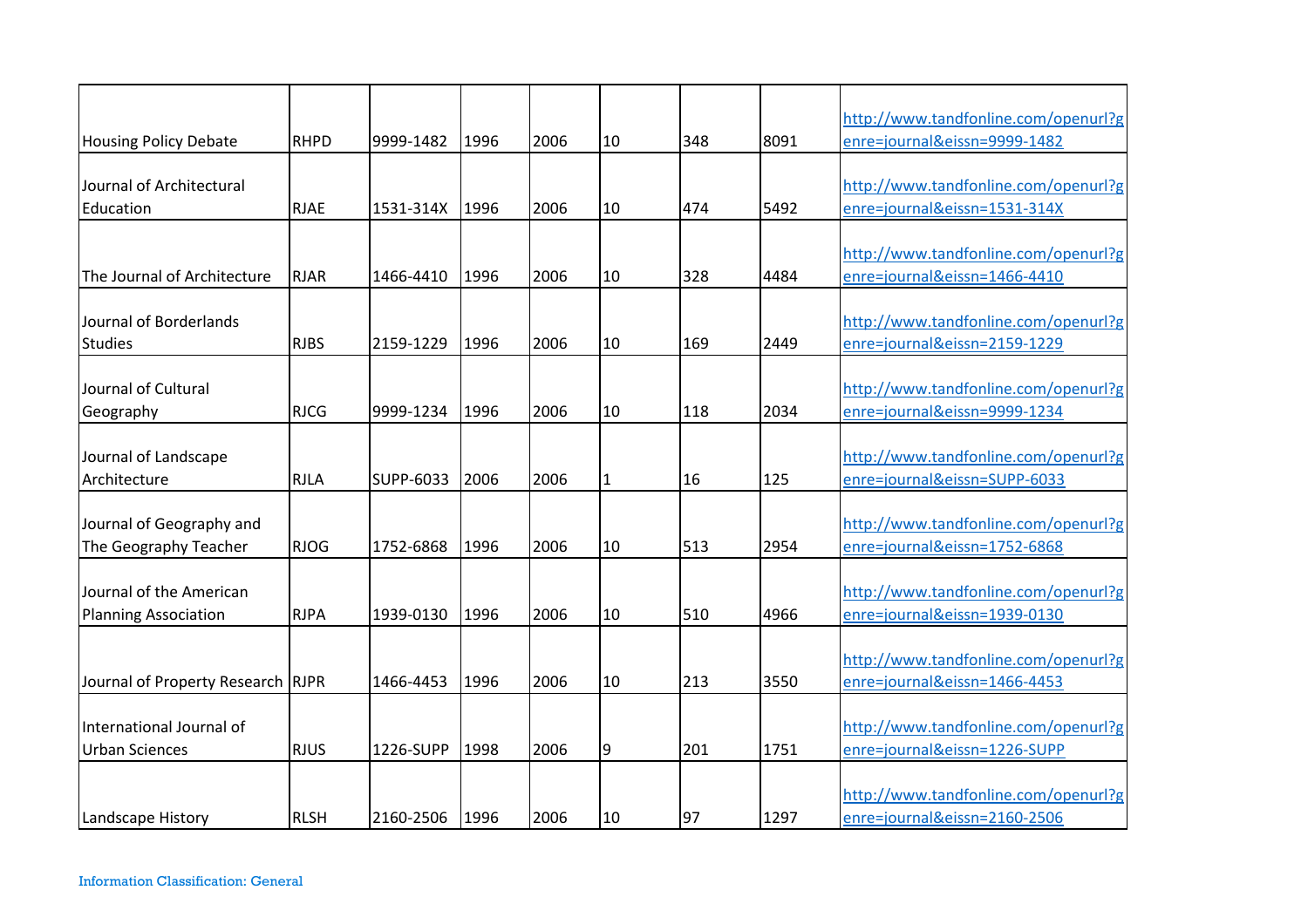| Mobilities                            | <b>RMOB</b> | 1745-011X | 2006 | 2006 | $\mathbf{1}$   | 23  | 478  | http://www.tandfonline.com/openurl?g<br>enre=journal&eissn=1745-011X |
|---------------------------------------|-------------|-----------|------|------|----------------|-----|------|----------------------------------------------------------------------|
|                                       |             |           |      |      |                |     |      |                                                                      |
| Planning & Environmental              |             |           |      |      |                |     |      | http://www.tandfonline.com/openurl?g                                 |
| Law                                   | <b>RPEL</b> | 1556-8601 | 1996 | 2006 | 10             | 187 | 1130 | enre=journal&eissn=1556-8601                                         |
|                                       |             |           |      |      |                |     |      | http://www.tandfonline.com/openurl?g                                 |
| <b>Planning Perspectives</b>          | <b>RPPE</b> | 1466-4518 | 1996 | 2006 | 10             | 228 | 4294 | enre=journal&eissn=1466-4518                                         |
| Pacific Rim Property                  |             |           |      |      |                |     |      | http://www.tandfonline.com/openurl?g                                 |
| Research Journal                      | <b>RPRJ</b> | 2201-6718 | 2000 | 2006 | $\overline{7}$ | 145 | 2384 | enre=journal&eissn=2201-6718                                         |
|                                       |             |           |      |      |                |     |      |                                                                      |
|                                       |             |           |      |      |                |     |      | http://www.tandfonline.com/openurl?g                                 |
| <b>Population Studies</b>             | <b>RPST</b> | 1477-4747 | 1996 | 2006 | 10             | 274 | 3503 | enre=journal&eissn=1477-4747                                         |
|                                       |             |           |      |      |                |     |      | http://www.tandfonline.com/openurl?g                                 |
| <b>Planning Theory &amp; Practice</b> | <b>RPTP</b> | 1470-000X | 2000 | 2006 | 7              | 277 | 2909 | enre=journal&eissn=1470-000X                                         |
|                                       |             |           |      |      |                |     |      |                                                                      |
| South African Geographical            |             |           |      |      |                |     |      | http://www.tandfonline.com/openurl?g                                 |
| Journal                               | <b>RSAG</b> | 2151-2418 | 1996 | 2006 | 10             | 250 | 1980 | enre=journal&eissn=2151-2418                                         |
|                                       |             |           |      |      |                |     |      | http://www.tandfonline.com/openurl?g                                 |
| Social & Cultural Geography           | <b>RSCG</b> | 1470-1197 | 2000 | 2006 | 7              | 296 | 4376 | enre=journal&eissn=1470-1197                                         |
|                                       |             |           |      |      |                |     |      |                                                                      |
| <b>Scottish Geographical</b>          |             |           |      |      |                |     |      | http://www.tandfonline.com/openurl?g                                 |
| Journal                               | <b>RSGJ</b> | 1751-665X | 1996 | 2006 | 10             | 302 | 3317 | enre=journal&eissn=1751-665X                                         |
|                                       |             |           |      |      |                |     |      | http://www.tandfonline.com/openurl?g                                 |
| The Professional Geographer RTPG      |             | 1467-9272 | 1996 | 2006 | 10             | 645 | 6423 | enre=journal&eissn=1467-9272                                         |
|                                       |             |           |      |      |                |     |      |                                                                      |
|                                       |             |           |      |      |                |     |      | http://www.tandfonline.com/openurl?g                                 |
| <b>Tourism Geographies</b>            | <b>RTXG</b> | 1470-1340 | 1999 | 2006 | 8              | 282 | 3887 | enre=journal&eissn=1470-1340                                         |